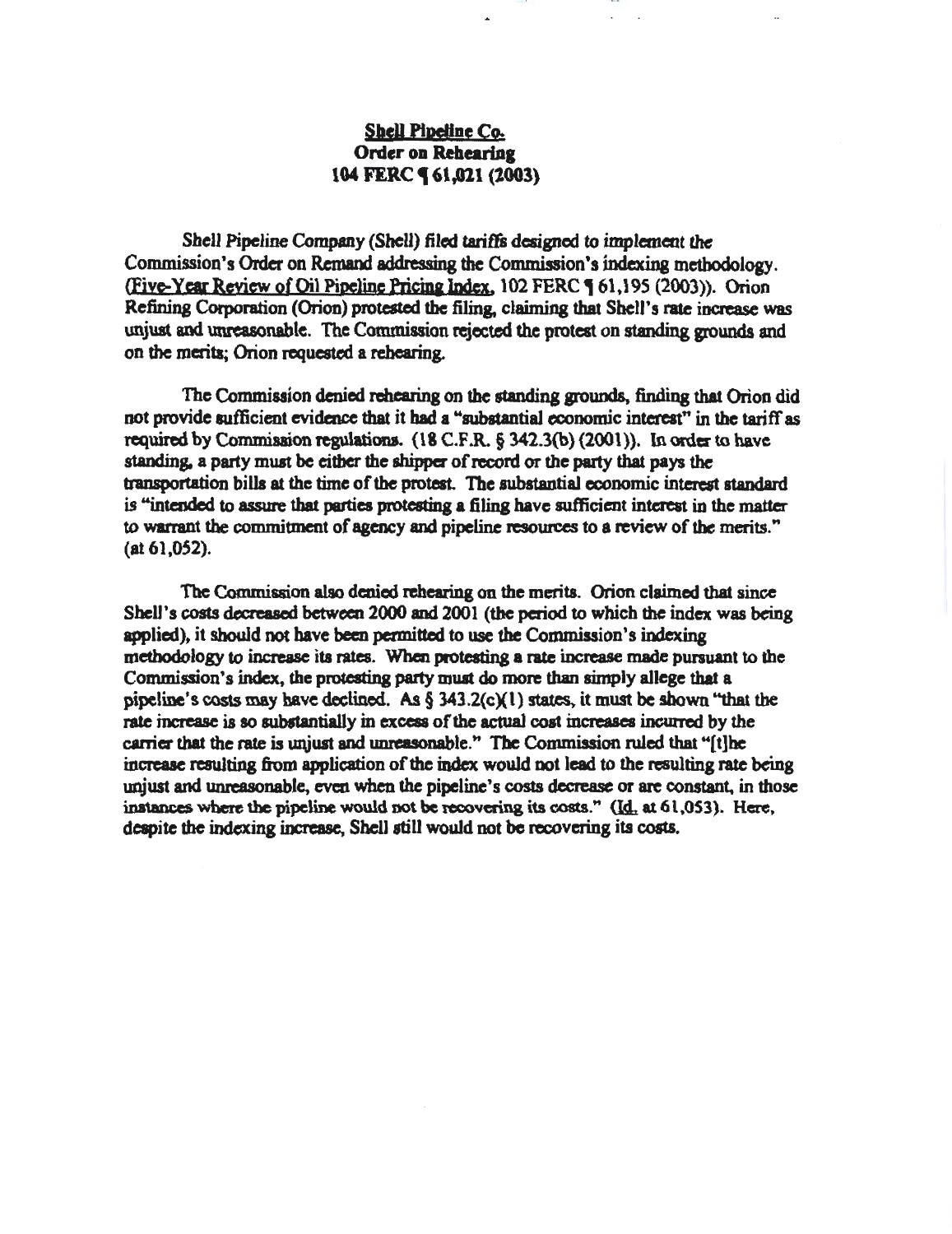lUI

COMM-OPINION-ORDER, 104 FERC 161,021, Shell Pipeline Company LP, Docket No. IS03-150-005, (July 2, 2003)

C 2005, CCH INCORPORATED. All Rights Reserved. A WoltersKluwer Company

Shell Pipeline Company LP, Docket No.IS03-150-005

[61,051)

### (161,021)

Shell Pipeline Company LP, Docket No. IS03-150-005

Order on Rehearing

(Issued July 2, 2003)

### Before Commissioners: Pat Wood, Ill, Chairman; William L. Massey, and Nora Mead Brownell.

1. On March 31, 2003, the Commission issued an order<sup>1</sup> accepting certain tariff sheets that Shell Pipe Line Company (Shefl) filed on February 28, 2003 to implement the Commission's Order on Remand addressing the Commission's indexing methodology.<sup>2</sup> Orion Refining Corporation (Orion) filed a protest asserting that the increase Shell sought resulted in rates that were not just and reasonable. The Commission rejected Orion's protest both on standing grounds and on the merits. Orion filed a request for rehearing on both points. Shell filed a motion to answer the request fer rehearing and Orion filed a response to that motion. The Commission denies rehearing on the standing issue, and alternatively, on the merits.

### The Standing Issue

2. In the March 31 Order the Commission conctuded that Orion had not established that it has a substantial economic interest in the tariffs Shell filed on February 28, 2003.<sup>3</sup> In reaching this conclusion, the Commission reviewed Orion's protest and Shelrs answer to the protest, and concluded based on an affidavit submitted by Shell that Orion had not shipped under the tariffs at issue during the two years proceeding the tariff filing. Shell's answer and affidavit contained specific information related to the Orion's alleged shipping patterns while Orion's protest did not Orion did not make any additional filings during the suspension phase that contested Shell's affidavit.<sup>4</sup>

### (81,052]

3. On rehearing, Orion filed an affidavit stating that while it was not the shipper of record, it was the party that paid the bills under its contract with a major customer. In the same affidavit Orion identified the two specific tariffs moving petroleum to and from Its facility (S-73 and S-75) and the recent volumes. It also stated that Shell was aware during the protest phase of this proceeding that Orion was the real party in interest for shipments to and from Orion's refinery at Norco, Louisiana. Shell filed a motion for leave to answer the rehearing request in light of the additional factual assertions made by Orion. Orion filed a response requesting that Shell's motion be denied.

4. The instant proceeding is before the Commission on rehearing, which is a matter of right. However, neither Shelfs motion to answer nor Orion's reply to that motion provide Information or arguments helpful to the standing matter at issue here. Thus, the supplemental pleadings are rejected.

5. On review, Orion's rehearing request contains a sworn affidavit containing information that might well establish standing if that information had been submitted at the suspension phase of this proceeding, as is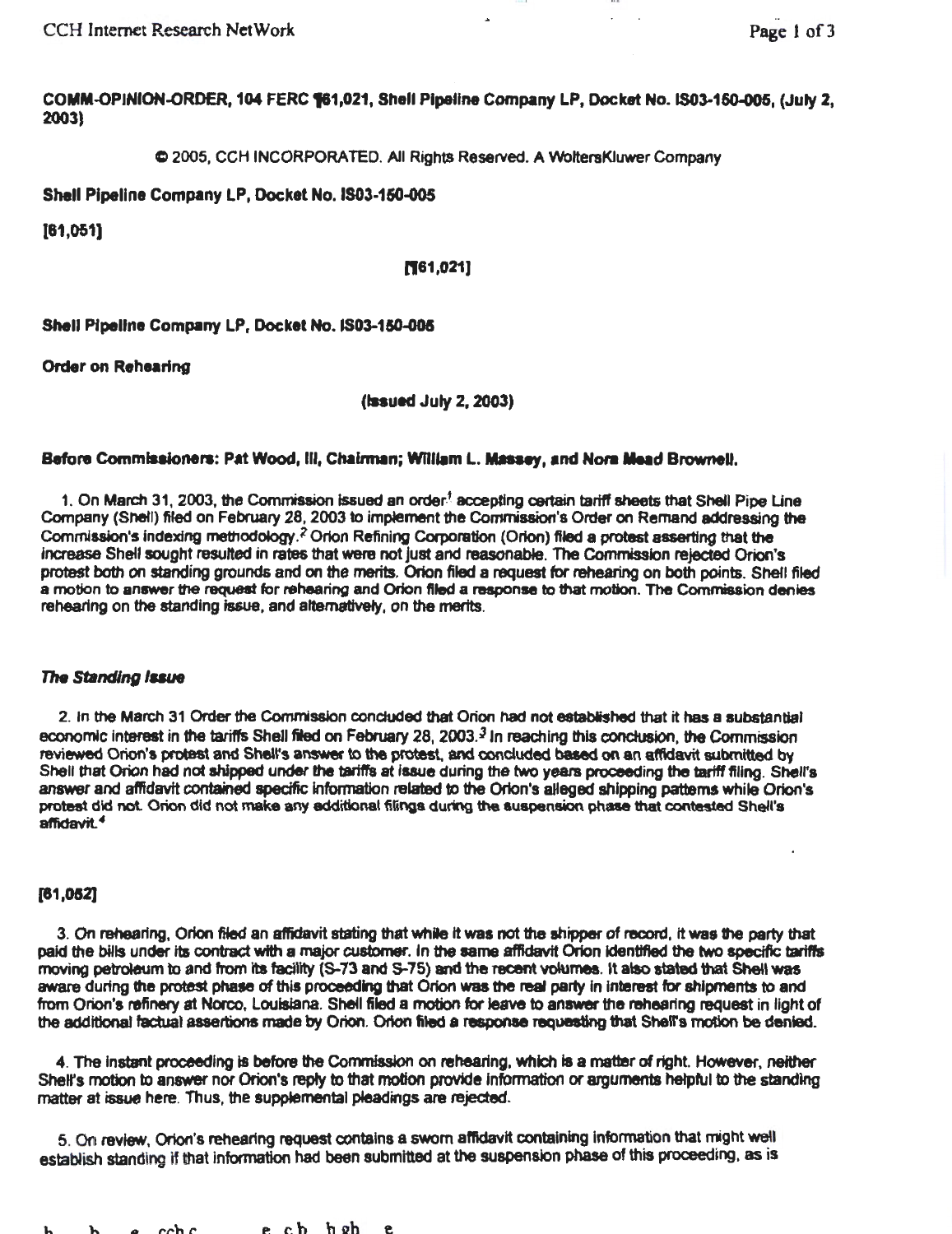required by the Commission's requlations. However, it was not. Orion's protest asserted merely that it shipped or would ship under the tariffs which Shell proposed to index. However, Orion did not state with any specificity which tariffs it actually shipped under, the volumes and the time frames, nor did it adequately assert that it was the real economic party in Interest. It also failed to respond to Shell's answer durfng the suspension phase. The purpose of rehearing is to permit the Commission to correct errors In its prior ruling. Given the Information before the Commi3Sion in the suspension phase. no error occurred.

6. The Commission furthermore does not consider it appropriate in the circumstances to confer standing at this stage of the proceeding. The Energy Policy Act of 1992 directed the Commission to develop simplified procedures for regulating oil pipelines. The "substantial economic interest" standard is intended to assure that parties protesting a filing have sufficient interest in the matter to warrant the commitment of agency and pipeline resources to a review of the merits.<sup>5</sup> The Commission has therefore required that the persons wishing to protest a filing must plead their interest with specificity, not generality, in order to establish that they have a substantial economic interest in the tariff they are protesting.<sup>6</sup>

7. This Is particularly appropriate, where as in Equilon, the threshold issues may be complex. but this is true also for a simpler case where the movements can be more readily identlfled on the basis of the point to point nature of oil pipeline tariffs and the ability to retrieve computer-generated billing records. The Commission therefore concludes that granting rehearing here would undercut the efficient administration contemplated by the regulation and reduce the incentives for compliance. While the Commission is denying Orion standing, even if standing were granted, as discussed below, the Commission would deny rehearing on the merits.

### The Merits

8. The Commission's March 31 Order accepted Shell's filling to increase its rates by applying the revised index calculation authorized by the Commission's Remand Order. Orion asserts on rehearing that the Corrvnisslon should not have permitted Shell to utilize the Commission's Indexing methodology in light of the fact that Shell's costs did not increase, but actually declined between 2000 and 2001. This cost decline was reflected in Shell's Form No. 6 for those years. In addition, Orion asserts that because Shell has not filed its Form No.6 for 2002 at the time that it made its index filing, there is no information to determine whether Shell's costs increased or decreased between 2001 and 2002. Given that Shell's costs decreased between 1990 and 1992, Orion asserts that, under Section 343(c)(1), the increases are so substantially in excess of the actual cost increases incurred by the carrier !hat the rate ia unjust and unreasonable. The Commission denies rehearing.

9. The Comrriation's indexing procedure is Intended to be a simplified method for recovery of carrier costs under the just and reasonable standard of the Interstate Commerce Act (ICA).<sup>7</sup> The indexing methodology is set forth in 18 C.F.R § 342.3 of the Commission's regulations. Section 343.2(c)(1) of the Commission's regulations provides as follows:

A protest or complaint filed against a rate proposed or established pursuant to §342.3 of this chapter must allege reasonable ground for asserting that the rate violates the applicable ceiling tevel, or that the rate increase is so

### (81 ,053]

substantially in excess of the actual cost increases incurred by the carrier that the rate is unjust and unreasonable.<sup>8</sup>

Thus, while costs might decline, this does not necessarily mean that a rate increase resulting from the application of the index must be unjust and unreasonable. The increase resulting from application of the index would not lead to the resulting rate being unjust and unreasonable, even when the pipeline's costs decrease or are constant, in those instances where the pipeline would not be recovering its costs. In the instant case, Shell has experienced a decrease in its costs from 2000 to 2001, yet its rates were not sufficient to recover its cost of service in either 2000 or 2001.<sup>9</sup> The fact that Shell still would not be recovering its costs, even with the indexing increase, thus prohibits a finding that Shell's resulting rates are unjust and unreasonable.